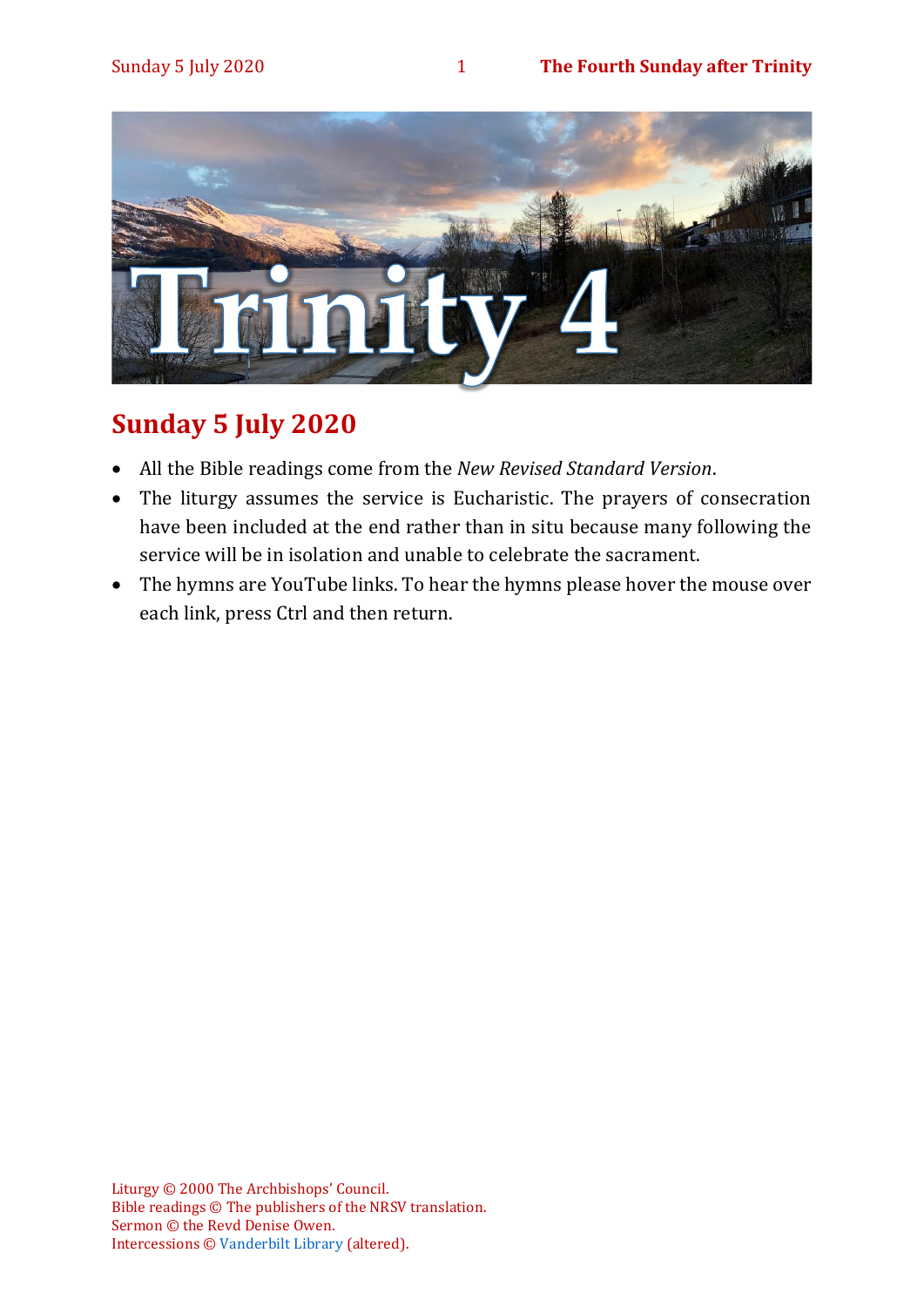## **Introduction and welcome**

HYMN 1 **[I heard the voice of Jesus say](https://www.youtube.com/watch?v=XUVCpF8-VuE)** (click on this link to hear the hymn)

# **The Welcome**

In the name of the Father, and of the Son, and of the Holy Spirit

All **Amen.**

The Lord be with you

All **And also with you.**

# **The Preparation**

All **Almighty God,**

**to whom all hearts are open, all desires known, and from whom no secrets are hidden: cleanse the thoughts of our hearts by the inspiration of your Holy Spirit, that we may perfectly love you, and worthily magnify your holy name; through Christ our Lord. Amen.**

Our Lord Jesus Christ said:

The first commandment is this: 'Hear, O Israel, the Lord our God is the only Lord. You shall love the Lord your God with all your heart, with all your soul, with all your mind, and with all your strength.'

And the second is this: 'Love your neighbour as yourself.'

There is no other commandment greater than these.

On these two commandments hang all the law and the prophets.

## All **Amen. Lord, have mercy.**

God so loved the world that he gave his only Son Jesus Christ to save us from our sins, to be our advocate in heaven, and to bring us to eternal life. Therefore, let us confess our sins in penitence and faith, firmly resolved to keep God's commandments and to live in love and peace with all.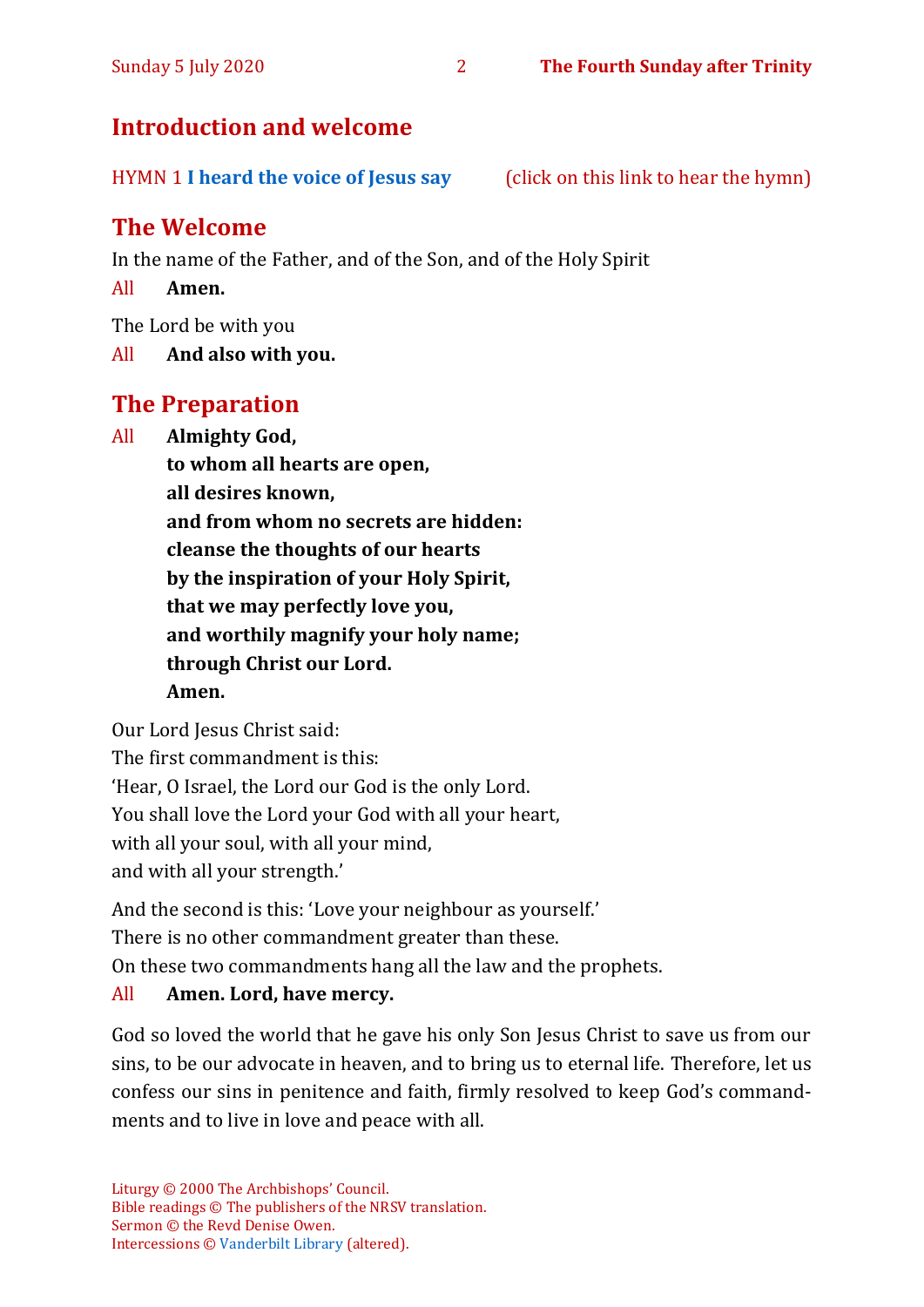All **Almighty God, our heavenly Father, we have sinned against you and against our neighbour in thought and word and deed, through negligence, through weakness, through our own deliberate fault. We are truly sorry and repent of all our sins. For the sake of your Son Jesus Christ, who died for us, forgive us all that is past and grant that we may serve you in newness of life to the glory of your name. Amen.**

Almighty God,

who forgives all who truly repent, have mercy upon you, pardon and deliver you from all your sins, confirm and strengthen you in all goodness, and keep you in life eternal; through Jesus Christ our Lord. All **Amen.**

# **The Gloria**

This version of the Gloria is sung to the tune of 'Cwm Rhondda'. Click **[here](about:blank)** for the tune.

All **Glory be to God in Heaven, Songs of joy and peace we bring, Thankful hearts and voices raising, To creation's Lord we sing. Lord we thank you, Lord we praise you, Glory be to God our King: Glory be to God our King. Lamb of God, who on our shoulders, Bore the load of this world's sin; Only Son of God the Father, You have brought us peace within.**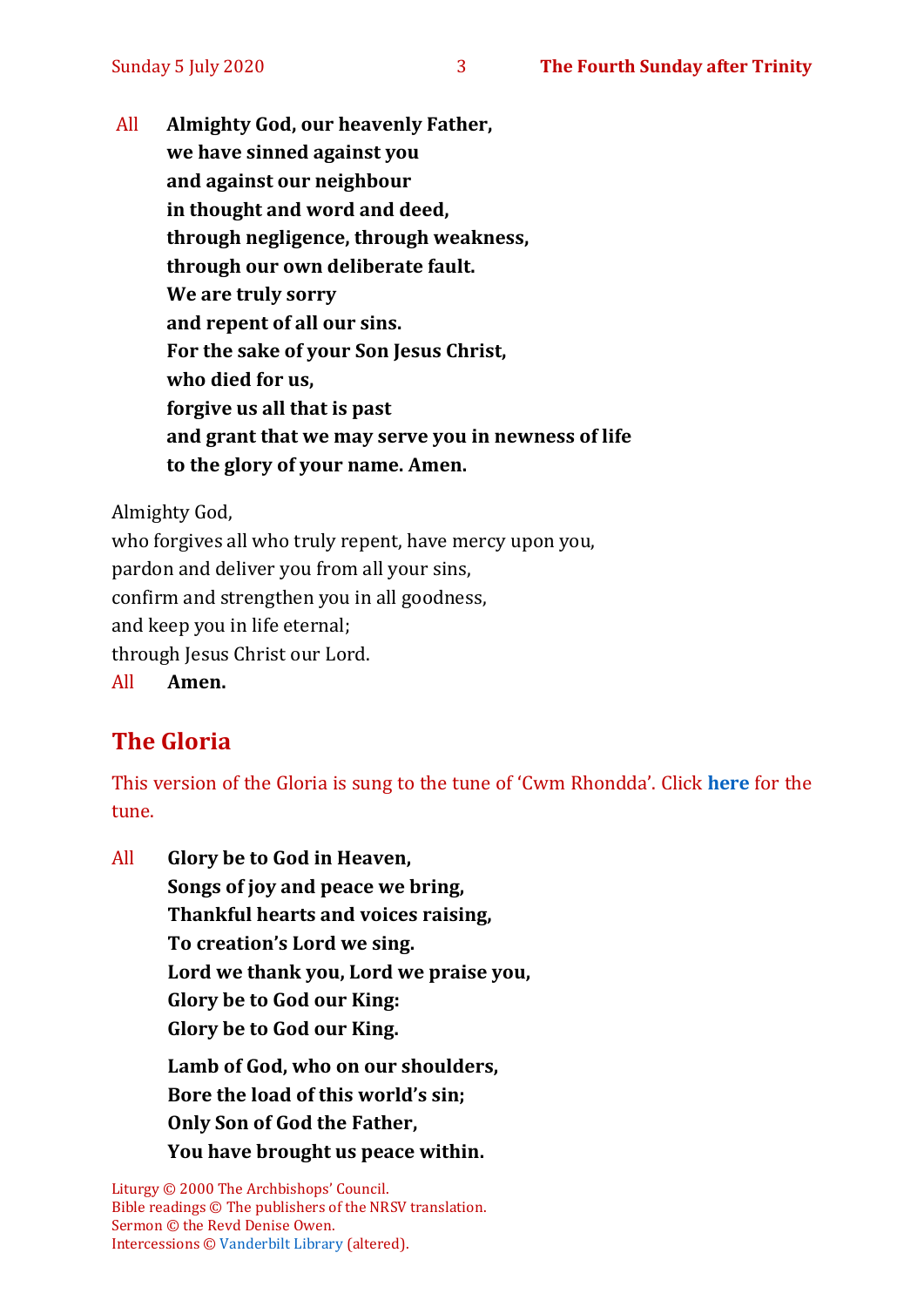**Lord, have mercy, Christ have mercy, Now your glorious reign begin: Now your glorious reign begin.**

**You O Son of God are Holy, You we praise with one accord. None in heav'n or earth is like you, Only you are Christ the Lord. With the Father and the Spirit, Ever worshipped and adored: Ever worshipped and adored.**

# **The Collect for the Fourth Sunday after Trinity**

Gracious Father, by the obedience of Jesus you brought salvation to our wayward world: draw us into harmony with your will, that we may find all things restored in him, our Saviour Jesus Christ.

All **Amen.**

## **First reading**

A reading from the second book of the Prophet Zechariah

Rejoice greatly, Daughter Zion! Shout, Daughter Jerusalem! See, your king comes to you, righteous and victorious, lowly and riding on a donkey, on a colt, the foal of a donkey.I will take away the chariots from Ephraim and the war-horses from Jerusalem, and the battle-bow will be broken. He will proclaim peace to the nations. His rule will extend from sea to sea and from the River to the ends of the earth. As for you, because of the blood of my covenant with you, I will free your prisoners from the waterless pit. Return to your fortress, you prisoners of hope even now I announce that I will restore twice as much to you. *Zechariah 9:9–12*

This is the Word of the Lord

All **Thanks be to God.**

# **Second reading**

A reading from St Paul's Letter to the Romans

Liturgy © 2000 The Archbishops' Council. Bible readings © The publishers of the NRSV translation. Sermon © the Revd Denise Owen. Intercessions © [Vanderbilt Library](https://lectionary.library.vanderbilt.edu/prayers.php?id=149) (altered).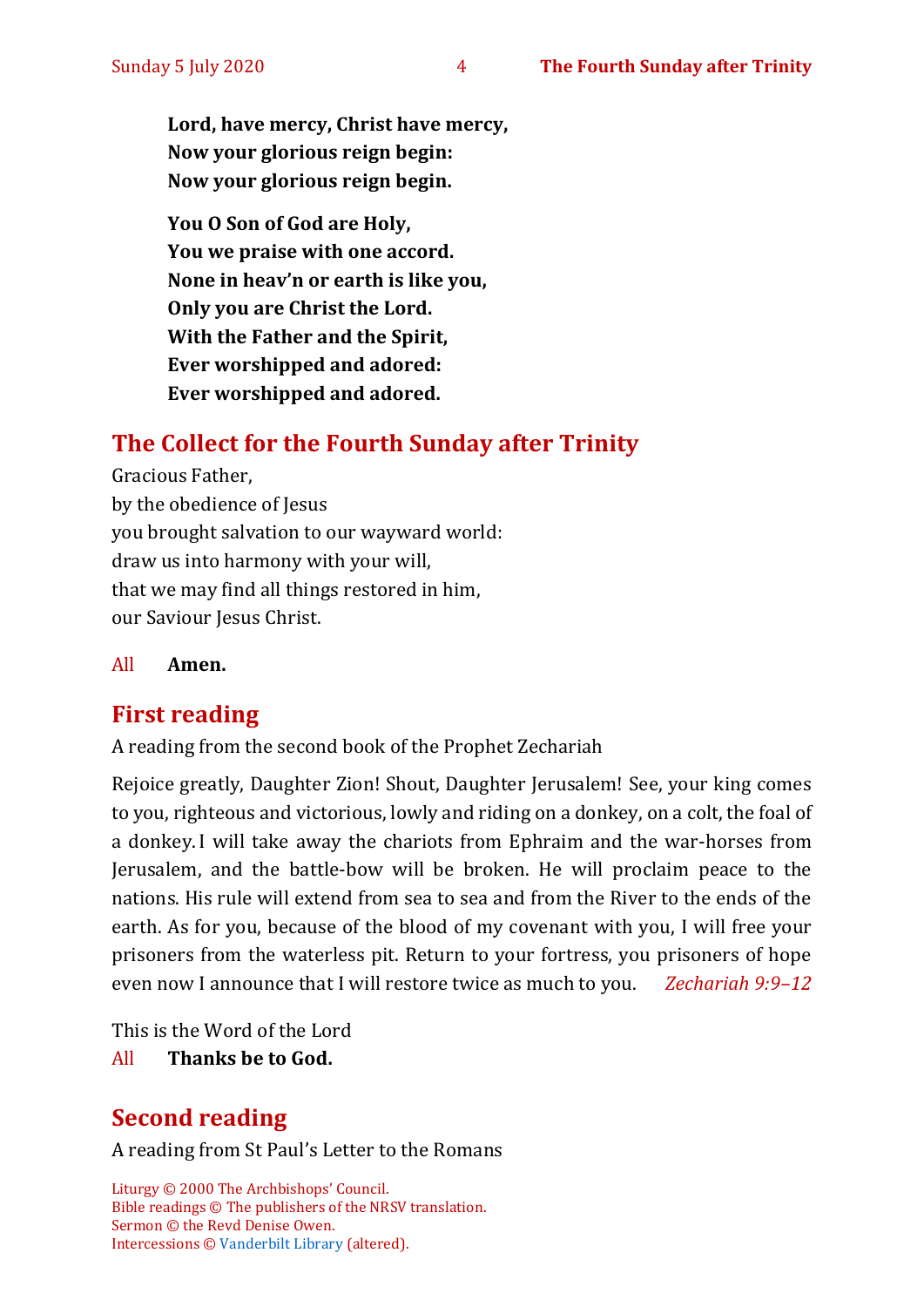I do not understand what I do. For what I want to do I do not do, but what I hate I do. And if I do what I do not want to do, I agree that the law is good. As it is, it is no longer I myself who do it, but it is sin living in me. For I know that good itself does not dwell in me, that is, in my sinful nature. For I have the desire to do what is good, but I cannot carry it out. For I do not do the good I want to do, but the evil I do not want to do—this I keep on doing.Now if I do what I do not want to do, it is no longer I who do it, but it is sin living in me that does it.

So I find this law at work: although I want to do good, evil is right there with me. For in my inner being I delight in God's law; but I see another law at work in me, waging war against the law of my mind and making me a prisoner of the law of sin at work within me. What a wretched man I am! Who will rescue me from this body that is subject to death? Thanks be to God, who delivers me through Jesus Christ our Lord! *Romans 7:15–25a*

This is the Word of the Lord

All **Thanks be to God.**

HYMN 2 **[Jesus, name of all names](https://www.youtube.com/watch?v=JEBAHFFJdW8)** (please click on this link to hear the hymn)

# **Gospel reading**

Hear the Gospel of our Lord Jesus Christ according to John

#### All **Glory to you O Lord.**

Jesus said, 'To what can I compare this generation? They are like children sitting in the market-places and calling out to others: "We played the pipe for you, and you did not dance; we sang a dirge, and you did not mourn." For John came neither eating nor drinking, and they say, "He has a demon." The Son of Man came eating and drinking, and they say, "Here is a glutton and a drunkard, a friend of tax collectors and sinners." But wisdom is proved right by her deeds.

'I praise you, Father, Lord of heaven and earth, because you have hidden these things from the wise and learned, and revealed them to little children. Yes, Father, for this is what you were pleased to do. All things have been committed to me by my Father. No one knows the Son except the Father, and no one knows the Father except the Son and those to whom the Son chooses to reveal him. Come to me, all you who are weary and burdened, and I will give you rest.

'My yoke upon you and learn from me, for I am gentle and humble in heart, and you will find rest for your souls. For my yoke is easy and my burden is light.' *Matthew 11:16–19, 25–end*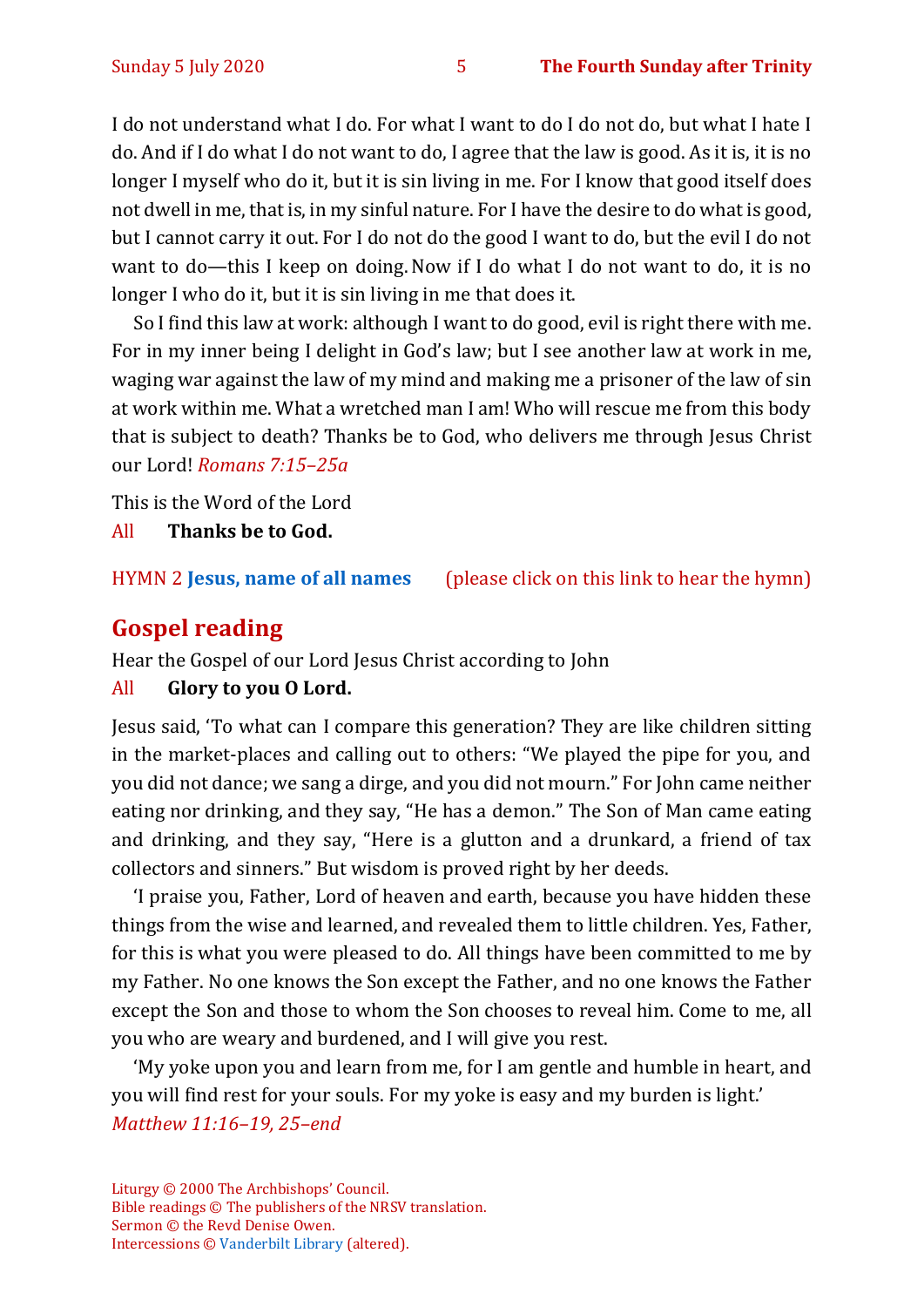This is the Gospel of the Lord

All **Praise to you O Christ.** 

## **Sermon**

In the name of the Father and of the Son and of the Holy Spirit. Amen

'Come to me, all you that are weary and are carrying heavy burdens, and I will give you rest.'

I think many of us feel we've been carrying very heavy burdens for the last few months, don't we? Staying at home, trying to keep ourselves and other people safe, missing loved ones, not seeing friends, queuing to get into shops … being furloughed from work whatever it is, we've all been carrying burdens of one kind or another. And it has been hard.

We've also had the sadness, it's been a sadness in for me at least, of not being able to meet together in church, not to receive Holy Communion, not to worship together physically. Not to have that regular contact with the building and each other. Not to be able to share burdens and joys, if you like.

That is now in a very cautious way beginning to change, we may be back in the church building, returning to work, returning to school, seeing family and friends again although we may be aware of people who are not with us today and can't be with us. We will be living with the changes and 'new normal' for a quite a while into the future.

So, although we may rejoice at returning to some semblance of normality, I'm sure we're all aware that there are great challenges ahead in many areas of life. We're already hearing of job losses and financial insecurity, the time ahead could be as worrying as the time we've been living through.

Amidst all this continuing uncertainty what does it mean for us to come to Jesus and allow him to carry the burdens? In another passage Jesus tells us not to worry about tomorrow, because today's worries are enough. I've always been challenged by this teaching how can I not worry about things? How can I lay may burdens and weariness at Jesus' feet? And what's more leave them there?

I hope my response to these questions are not going to sound simplistic, but in a sense the answer is simple. As Christians and therefore as always, we return to Jesus. We return to his love, his forgiveness, his promise of life in all its fullness and we accept them to be true for us personally. We trust him to make those promises and that teaching true for us each day and in all situations.

These are very easy things to say, lovely to hear, obvious in some ways, of course we want to follow Jesus and live in his way but doing it and living it is the challenge.

We have to consciously give our burdens and worries to Jesus. And we do this by coming to him regularly in prayer, in praise, in thanksgiving and in supplication.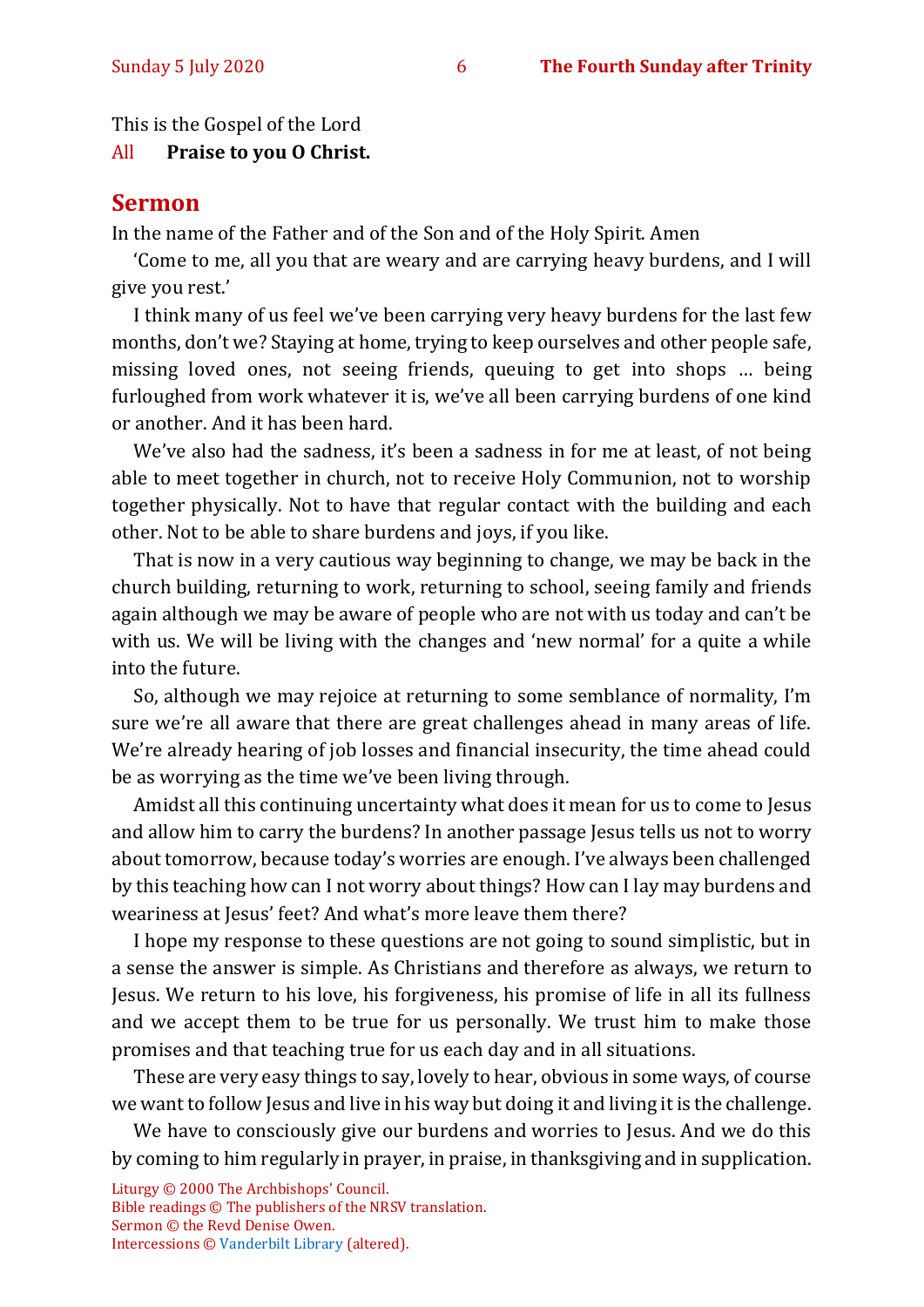We give the particular burden or worry to him and ask him to carry it for us. That doesn't mean we don't deal with it, Jesus is unlikely to miraculously sort everything out for us but he does stand and walk with us through all things, if we ask him.

We have been carrying burdens for such a long time, and of course not just during the Covid crisis, there are always things that we face in life that we could describe as burdens, but perhaps this is an opportunity to learn to give those burdens to Jesus, if we haven't already.

I'll leave you with those verses from the end of today's gospel reading. They are well worth praying with this week. Let them become your prayer for yourself and others:

'Come to me, all you that are weary and are carrying heavy burdens, and I will give you rest. Take my yoke upon you, and learn from me; for I am gentle and humble in heart, and will find rest for your souls. For my yoke is easy, and my burden is light.' Amen

## **The Creed**

Do you believe and trust in God the Father, the source of all being and life, the one for whom we exist?

All **We believe and trust in him.**

Do you believe and trust in God the Son, who took our human nature, died for us and rose again?

#### All **We believe and trust in him.**

Do you believe and trust in God the Holy Spirit, who gives life to the people of God and makes Christ known in the world?

#### All **We believe and trust in him.**

This is the faith of the Church.

All **This is our faith. We believe and trust in one God, Father, Son and Holy Spirit. Amen.**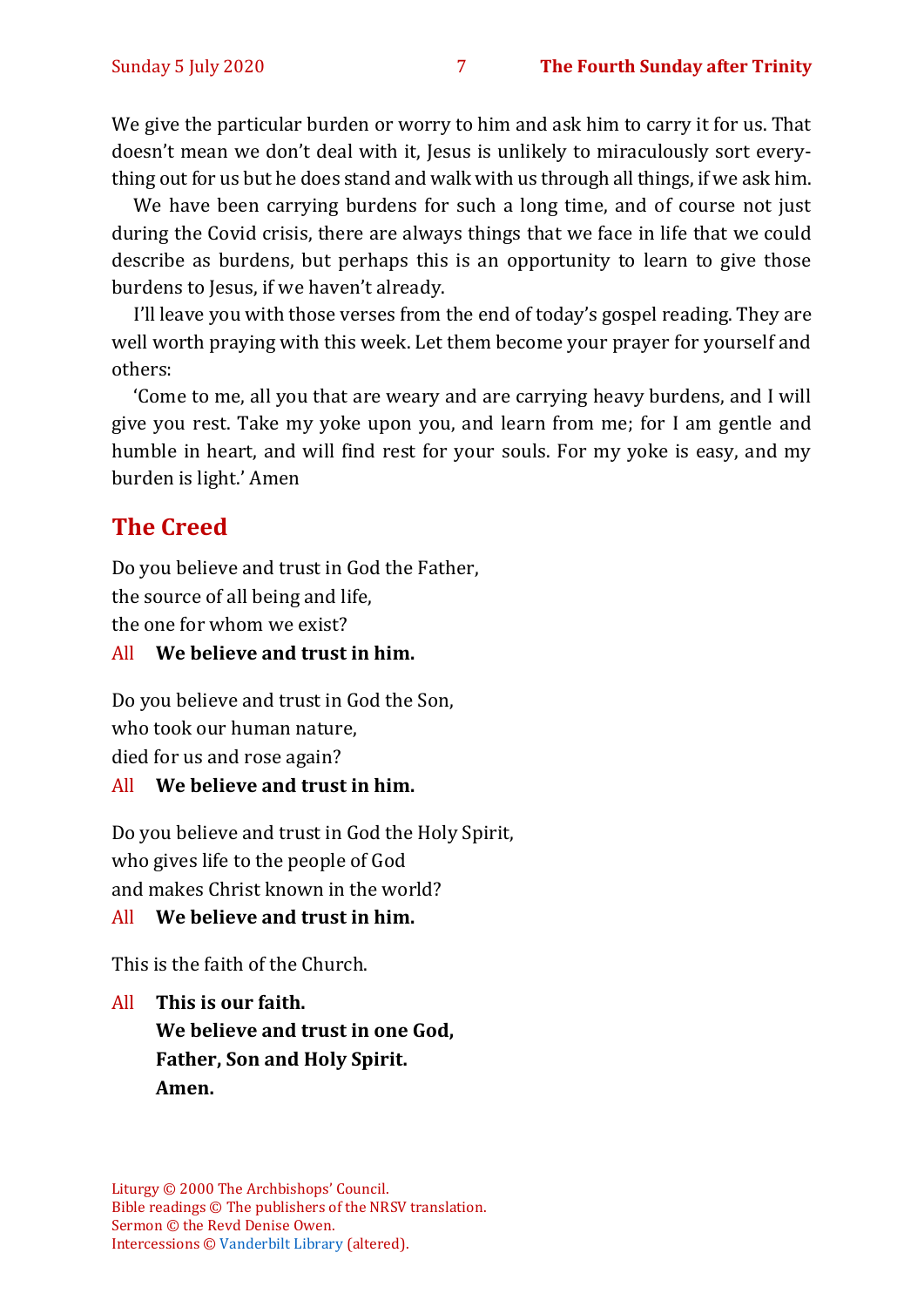## **Prayers of intercession**

Creator God, you call us to love and serve you with body, mind, and spirit through loving your creation and our sisters and brothers. Open our hearts in compassion and receive these petitions on behalf of the needs of the church and the world.

#### *(pause)*

#### Holy One,

hear our prayers and make us faithful stewards of the fragile bounty of this earth so that we may be entrusted with the riches of heaven.

#### All **Amen.**

We praise your abiding guidance, O God, for you sent us Jesus, our Teacher and Messiah, to model for us the way of love for the whole universe. We offer these prayers of love on behalf of ourselves and our neighbors, on behalf of your creation and our fellow creatures.

#### *(pause)*

Loving God, open our ears to hear your word and draw us closer to you, that the whole world may be one with you as you are one with us in Jesus Christ our Lord.

#### All **Amen.**

God of mercy and healing, you who hear the cries of those in need, receive these petitions of your people that all who are troubled may know peace, comfort, and courage.

#### *(pause)*

Liturgy © 2000 The Archbishops' Council. Bible readings © The publishers of the NRSV translation. Sermon © the Revd Denise Owen. Intercessions © [Vanderbilt Library](https://lectionary.library.vanderbilt.edu/prayers.php?id=149) (altered).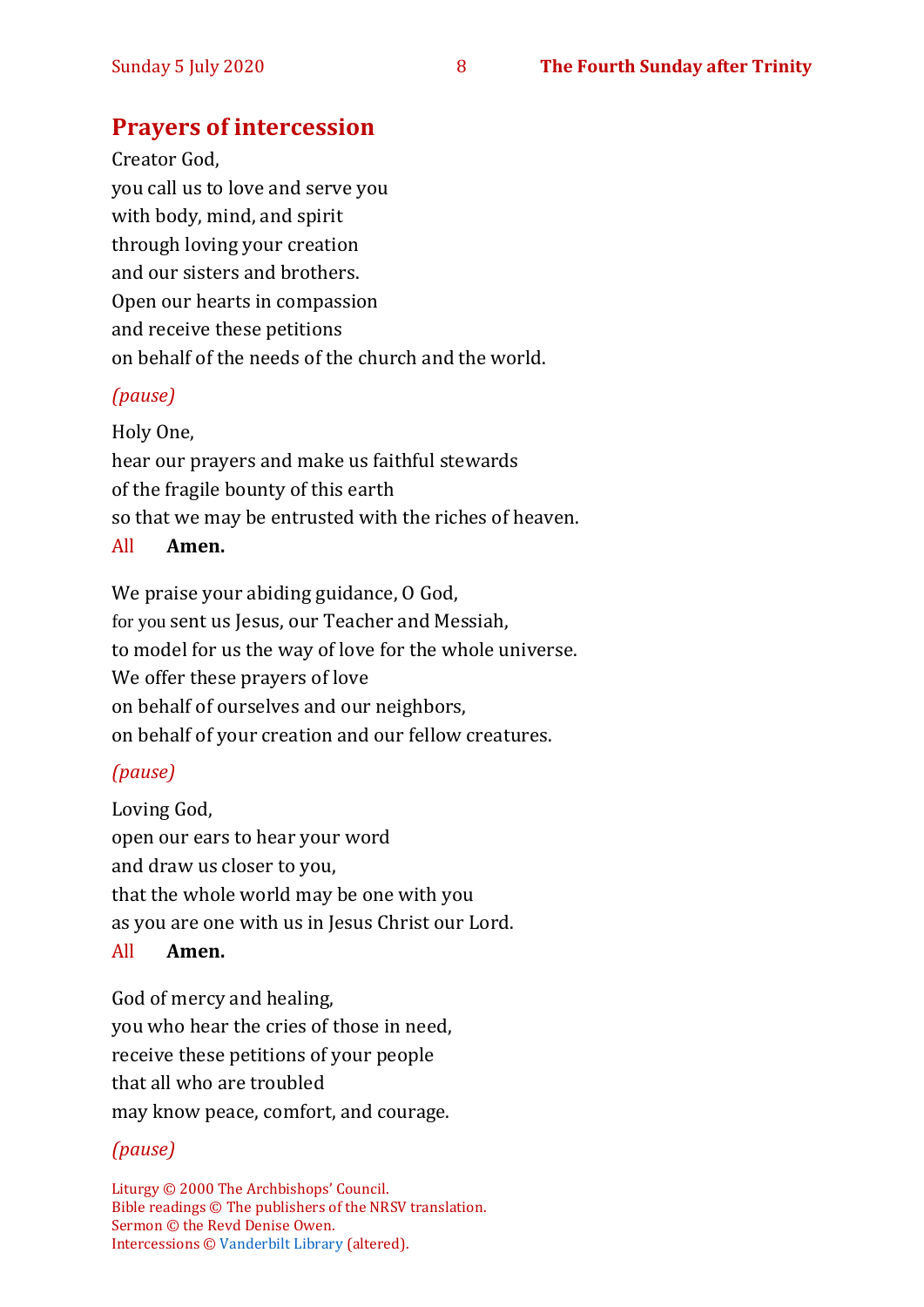Life-giving God, heal our lives, that we may acknowledge your wonderful deeds and offer you thanks from generation to generation through Jesus Christ our Lord.

#### All **Amen.**

God of salvation,

who sent your Son to seek out and save what is lost,

hear our prayers

on behalf of those who are lost in our day,

receiving these petitions and thanksgivings

with your unending compassion.

## *(pause)*

Redeeming Sustainer, visit your people and pour out your strength and courage upon us, that we may hurry to make you welcome not only in our concern for others, but by serving them generously and faithfully in your name.

### All **Amen.**

Merciful Father,

All **accept these prayers for the sake of your Son, our Saviour Jesus Christ. Amen.**

# **The peace**

The fruit of the Spirit is love, joy and peace.

The peace of the Lord be always with you,

### All **And also with you.**

HYMN 3 **[Come and see the King of Love](https://www.youtube.com/watch?v=Vz9rgVEm2WY)** (click on this link to hear the hymn)

The liturgy of the Communion Service appears below

Liturgy © 2000 The Archbishops' Council. Bible readings © The publishers of the NRSV translation. Sermon © the Revd Denise Owen. Intercessions © [Vanderbilt Library](https://lectionary.library.vanderbilt.edu/prayers.php?id=149) (altered).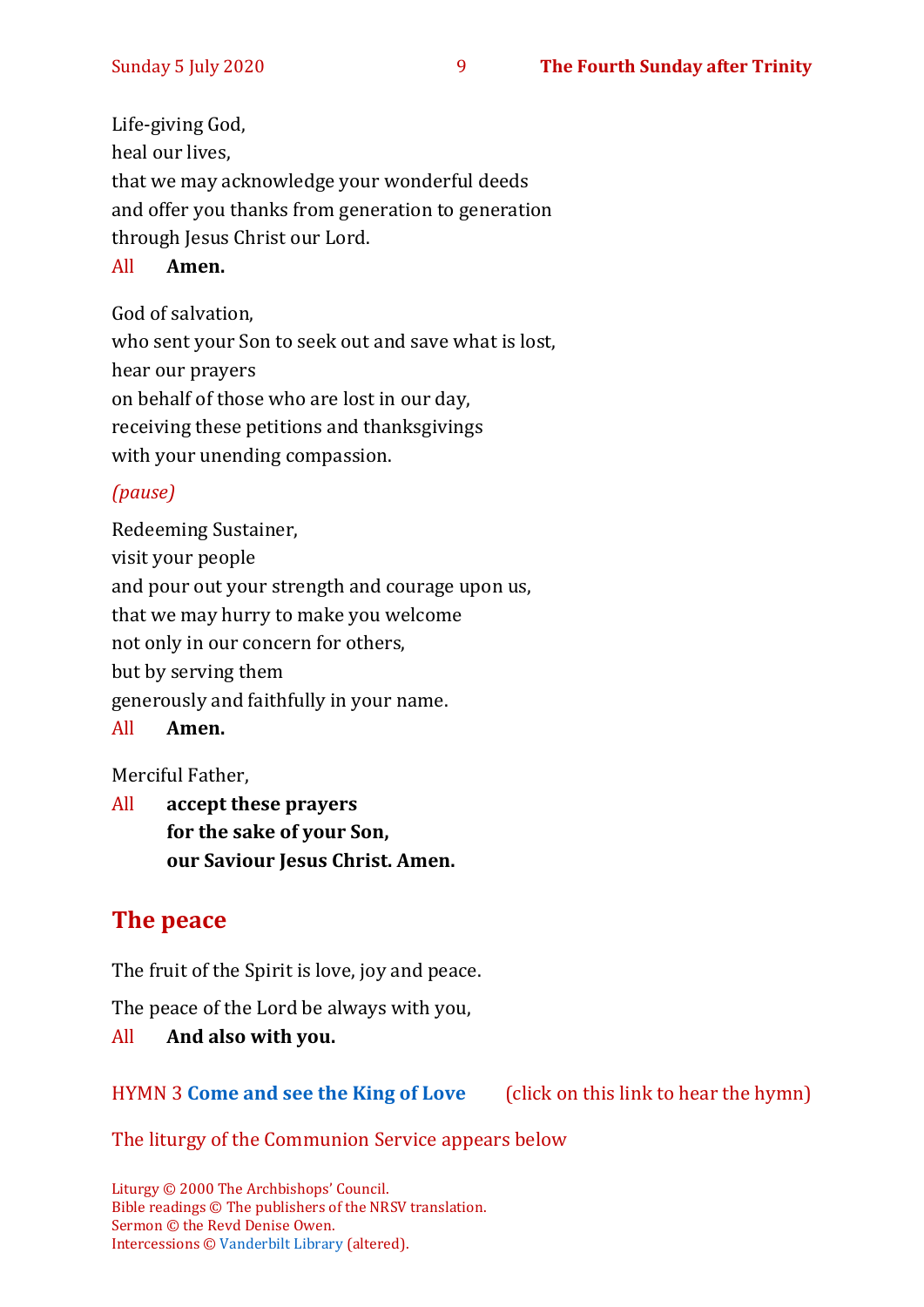# The Dismissal

The Lord bless you and keep you. The Lord make his face to shine upon you and be gracious to you. The Lord lift up the light of his countenance upon you and give you his peace; and the blessing of God the Almighty: Father, Son, and Holy Spirit, be with you now and remain with you always. All **Amen.**

HYMN 4 **[When the saints go marching in](https://www.youtube.com/watch?v=lkNPSlQbxNc)** (click on this link to hear the hymn)

Go in peace to love and serve the Lord.

All **In the name of Christ. Amen.**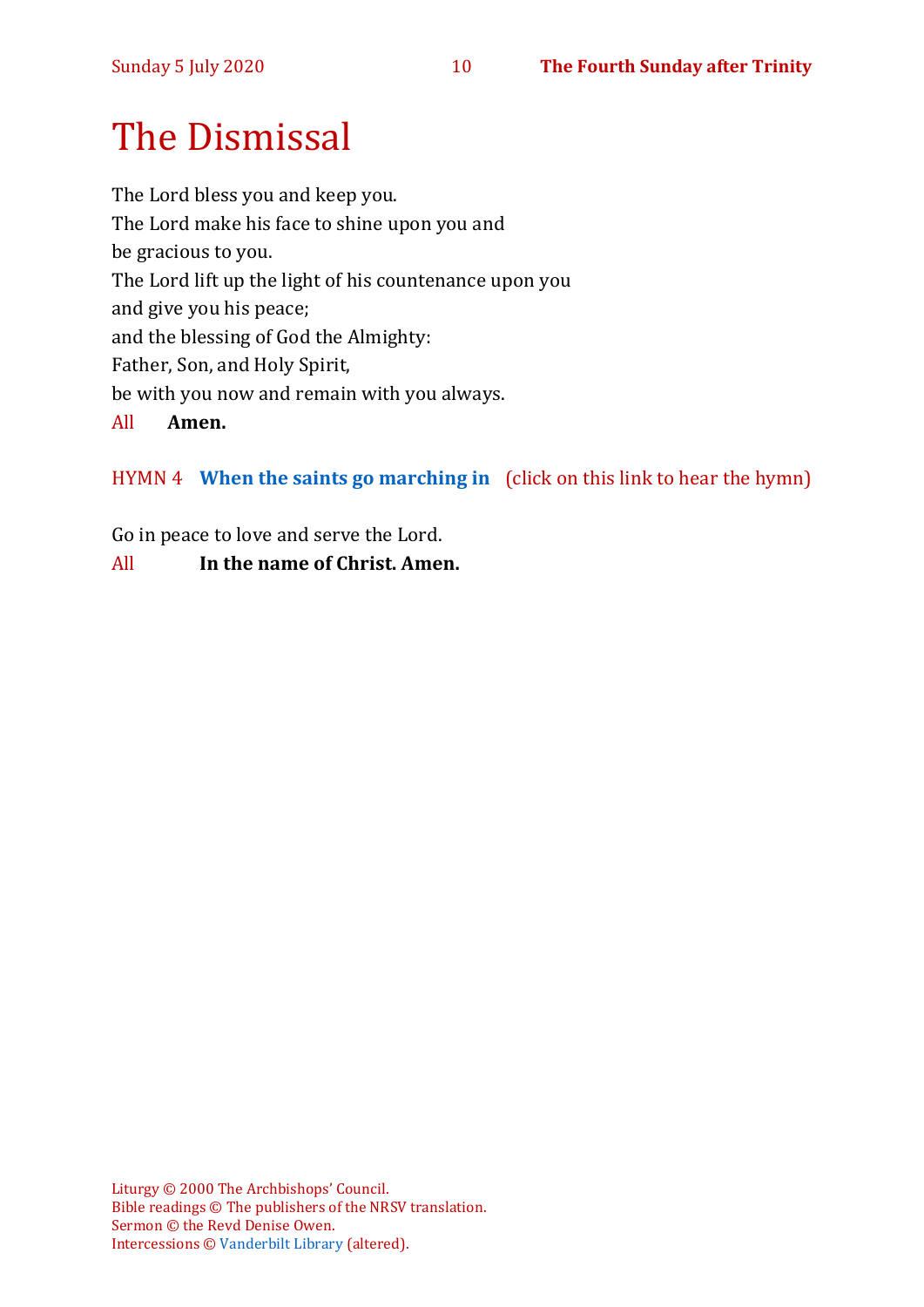# The Liturgy of the Sacrament

# Eucharistic Prayer (prayer E)

The Lord be with you

## All **and also with you.**

Lift up your hearts.

### All **We lift them to the Lord.**

Let us give thanks to the Lord our God.

## All **It is right to give thanks and praise.**

Father, you made the world and love your creation. You gave your Son Jesus Christ to be our Saviour. His dying and rising have set us free from sin and death. And so we gladly thank you, with saints and angels praising you, and saying,

All **Holy, holy, holy Lord, God of power and might, heaven and earth are full of your glory. Hosanna in the highest. Blessed is he who comes in the name of the Lord. Hosanna in the highest.**

We praise and bless you, loving Father, through Jesus Christ, our Lord; and as we obey his command, send your Holy Spirit, that broken bread and wine outpoured may be for us the body and blood of your dear Son.

On the night before he died he had supper with his friends and, taking bread, he praised you. He broke the bread, gave it to them and said: Take, eat; this is my body which is given for you; do this in remembrance of me.

When supper was ended he took the cup of wine. Again he praised you, gave it to them and said:

Liturgy © 2000 The Archbishops' Council. Bible readings © The publishers of the NRSV translation. Sermon © the Revd Denise Owen. Intercessions © [Vanderbilt Library](https://lectionary.library.vanderbilt.edu/prayers.php?id=149) (altered). Drink this, all of you;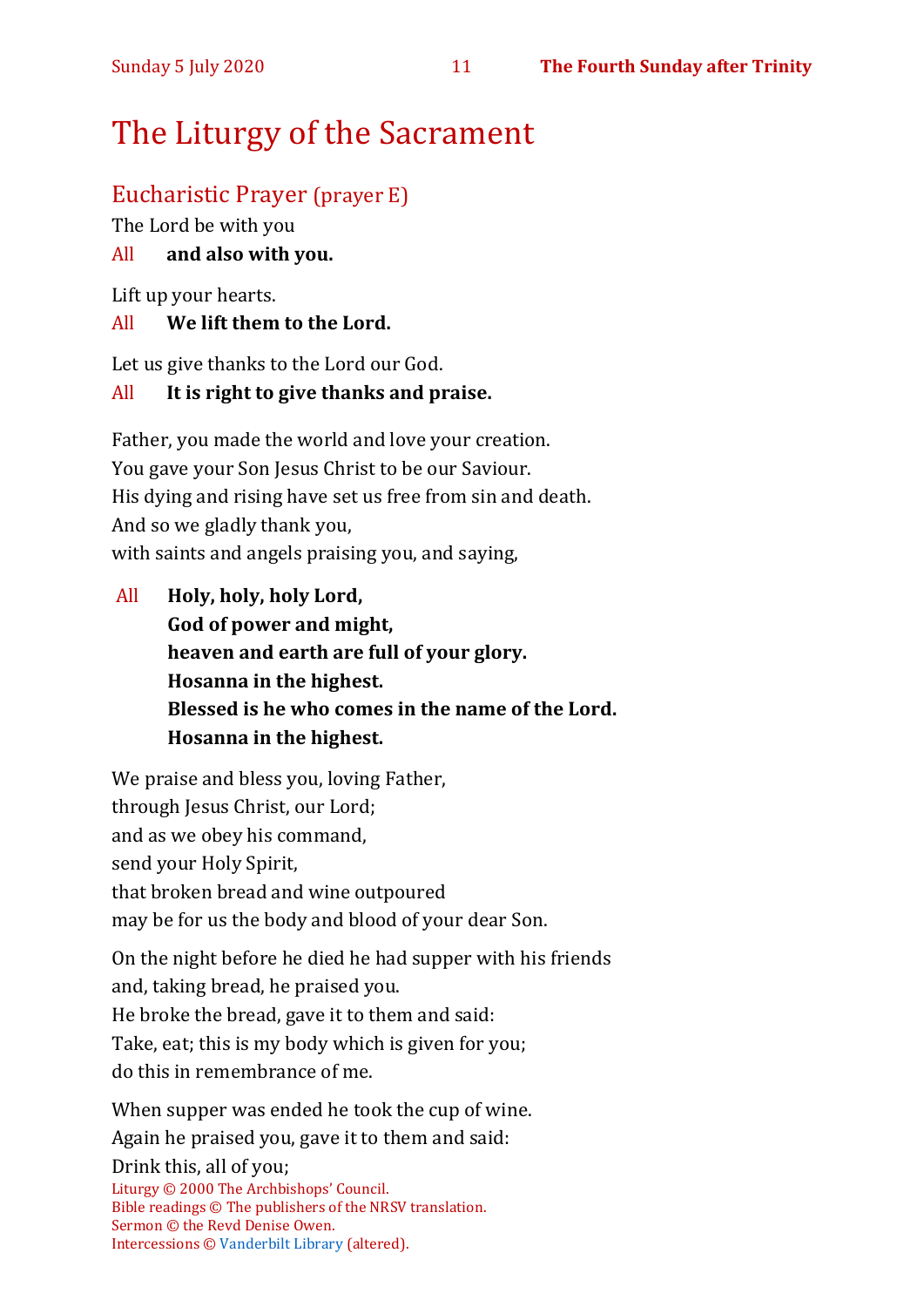this is my blood of the new covenant, which is shed for you and for many for the forgiveness of sins. Do this, as often as you drink it, in remembrance of me.

So, Father, we remember all that Jesus did, in him we plead with confidence his sacrifice made once for all upon the cross.

Bringing before you the bread of life and cup of salvation, we proclaim his death and resurrection until he comes in glory.

Great is the mystery of faith:

All **Christ has died. Christ is risen. Christ will come again.**

Lord of all life,

help us to work together for that day when your kingdom comes and justice and mercy will be seen in all the earth.

Look with favour on your people, gather us in your loving arms and bring us with all the saints to feast at your table in heaven.

Through Christ, and with Christ, and in Christ, in the unity of the Holy Spirit, all honour and glory are yours, O loving Father, for ever and ever.

All **Amen.**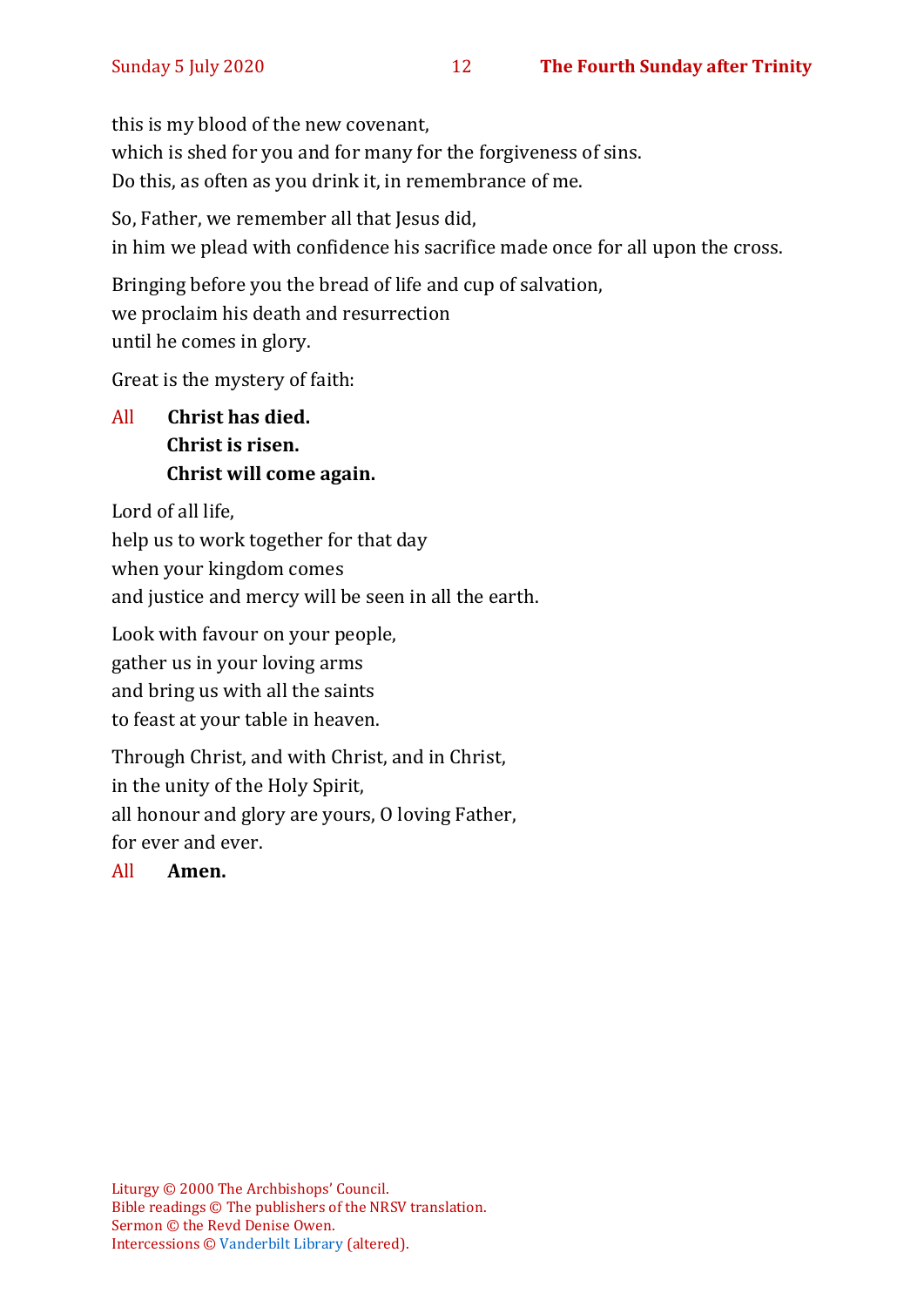## The Lord's Prayer

As our Saviour taught us, so we pray

All **Our Father in heaven, hallowed be your name, your kingdom come, your will be done, on earth as in heaven. Give us today our daily bread. Forgive us our sins as we forgive those who sin against us. Lead us not into temptation but deliver us from evil. For the kingdom, the power, and the glory are yours**

**now and for ever. Amen.**

## Breaking of the Bread

We break this bread to share in the body of Christ.

- All **Though we are many, we are one body, because we all share in one bread.**
- All **Lamb of God,**

**you take away the sin of the world, have mercy on us.**

**Lamb of God, you take away the sin of the world, have mercy on us.**

**Lamb of God, you take away the sin of the world, grant us peace.**

Draw near with faith.

Receive the body of our Lord Jesus Christ

which he gave for you,

and his blood which he shed for you.

Eat and drink in remembrance that he died for you,

and feed on him in your hearts

Liturgy © 2000 The Archbishops' Council. Bible readings © The publishers of the NRSV translation. Sermon © the Revd Denise Owen. Intercessions © [Vanderbilt Library](https://lectionary.library.vanderbilt.edu/prayers.php?id=149) (altered). by faith with thanksgiving.